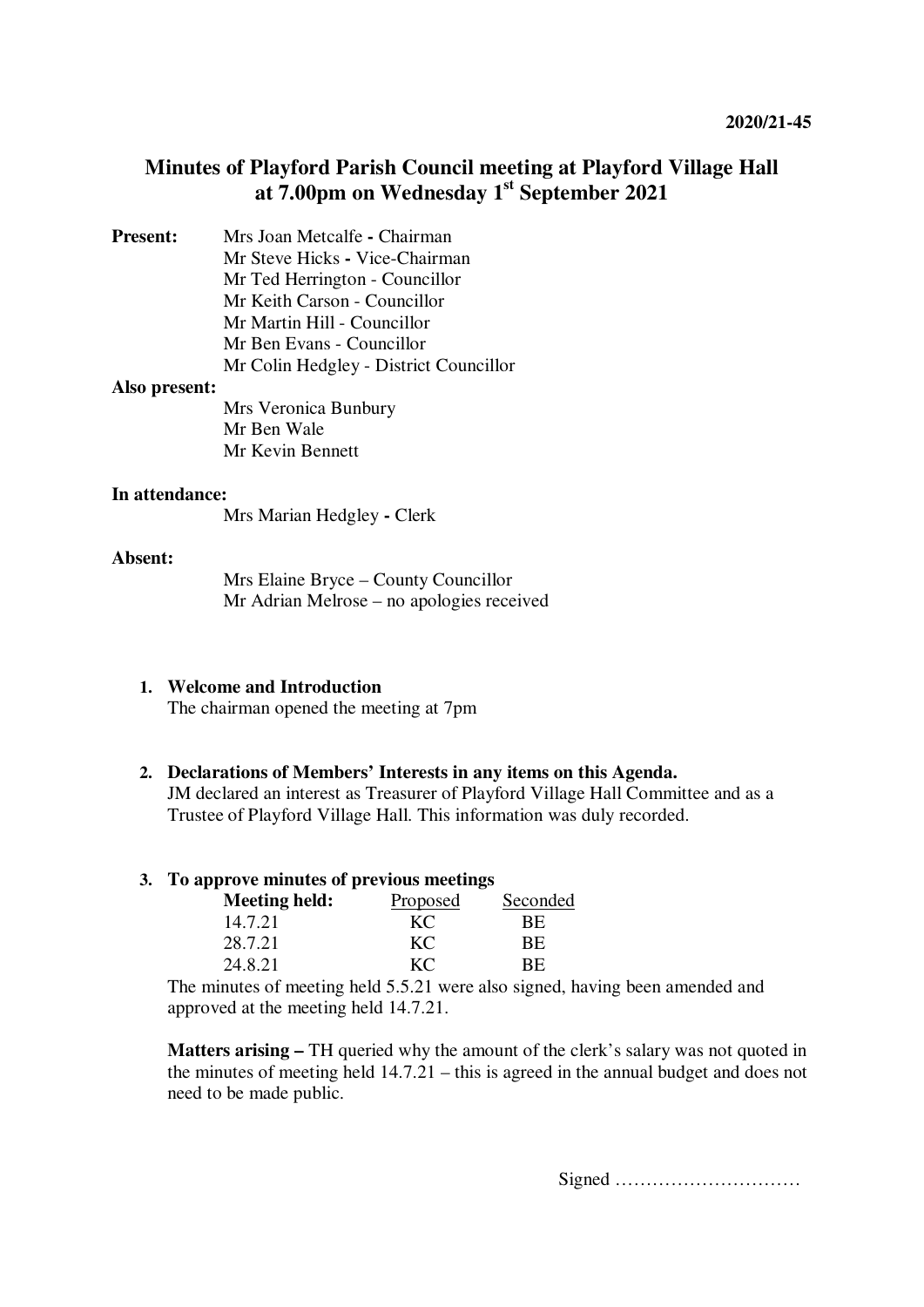#### **Action Point Review:**

- $\alpha$  **AP135 Ongoing problems with FPs 1,3 & 20.** These paths are becoming quite overgrown (notably FP3 and FP20) but have been cut twice this year and Highways will not undertake another. The larger "No Cycling on Footpaths" signs have yet to appear despite being chased by the clerk.
- ¤ **AP144 Query to Highways size of vehicles using Church Lane.** Highways has undertaken not to use Church Lane in future as a diversion route – it remains to be seen whether this will deter large vehicles from using it but placing signs at each end of the Lane to discourage its use has been put on hold for the time being.
- ¤ **AP147 Culvert on LH side of entrance to Village Hall car park.** Sam Webber has drilled out the clogged drainage holes in the drain cover and discovered that cleaning out the enclosed area under the cover is not necessary as the pipe exit is clear. He will replace a couple of missing screws from the lid.
- ¤ **AP158 Fallen willow trees across R Fynn at bridge on Butts Road.** The Environment Agency who have stated they will clear the river, have yet to do despite being chased.
- ¤ **AP160 Mud , debris etc on Church Lane washed down by heavy rainfall. SC** Highways said they would deal with this in due course. It has still not been done despite being chased by the clerk.
- ¤ **AP162 FP8 school path to Lt Bealings school needs cutting back.** This has been reported twice by the clerk recently and also by members of the public but no action so far. Co.Cllr Elaine Bryce has pushed for this to be done. Cllr BE has offered to clear some of the nettles with the help of a gardener loaned by a resident.
- ¤ **AP-165- FP9 still closed following renovations to railway crossing in Feb.** This was reported in August, the stile has been replaced but the wooden staircase leading up to the rack was found to be defective at the same time. Works have been ordered and a contractor appointed but the staircase may have to be re-built. Meanwhile the FP remains closed.

For more details see Action Log appended at end of the Minutes.

### **4. County Councillor's report**:

Cllr Elaine Bryce was unfortunately unable to attend but sent in her report (appended at the end of these minutes) which was circulated prior to the meeting.

Signed ………………………………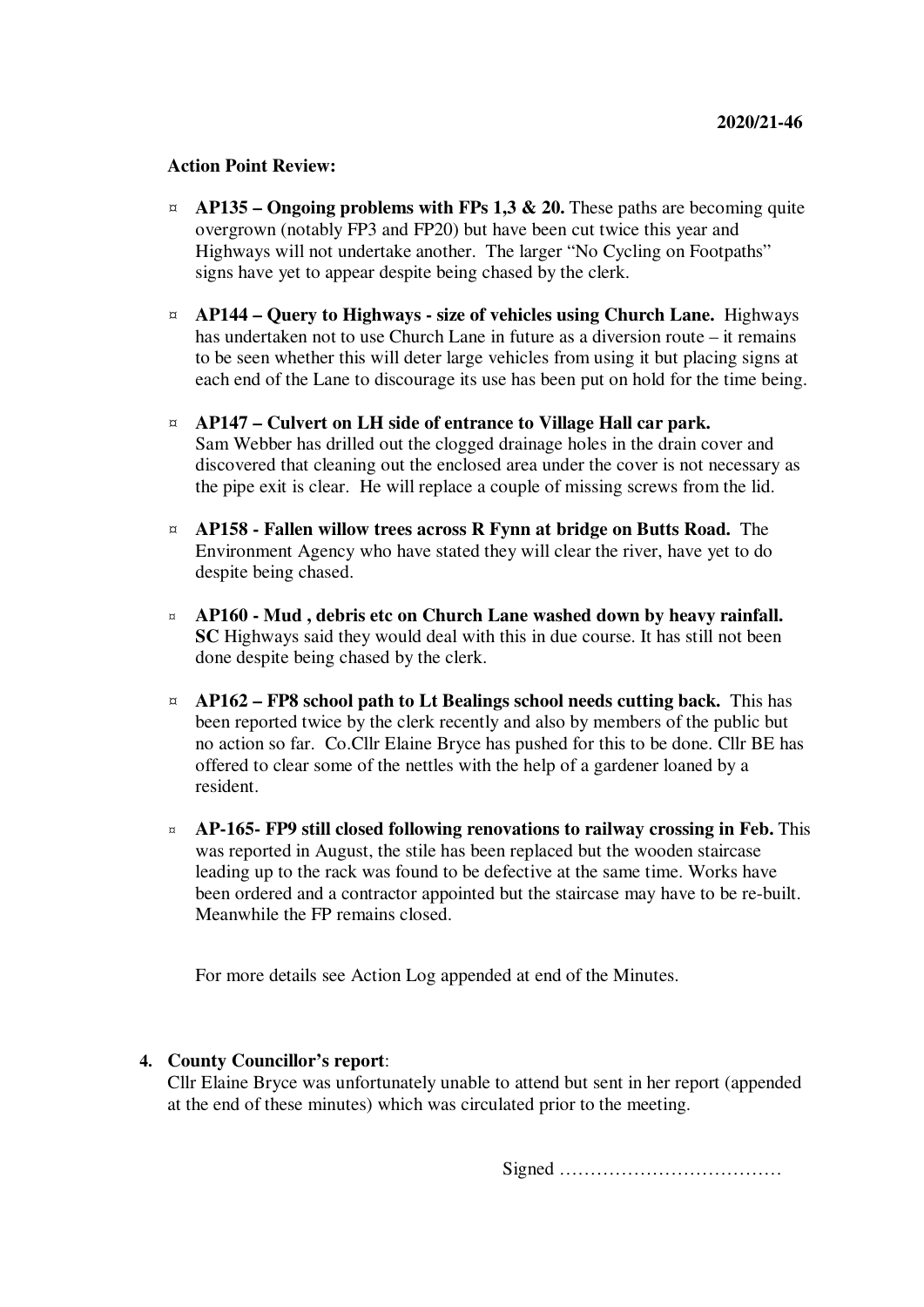## **5. District Councillor's report**

Colin Hedgley's report was circulated to councillors prior to the meeting and is appended at the end of these minutes where it can be read in full.

Colin also stated that:

- There is a bid for this area to become a "City of Culture 2025" the bid aims to showcase multi-layered culture, diversity etc of people and their creativity.
- Grandpads are still available free of charge for those who qualify.
- Older people are being invited to attend cookery classes for the elderly.
- Waste/Flytipping a warning that you can get fined even if someone else takes your waste away for you, if they don't dispose of it responsibly. Make sure you have their contact details and that they are reliable if you agree to have this done.
- Accommodating Afghan refugees (mentioned in Elaine's County Co. report) East Suffolk is practised at this after housing homeless Suffolk people during the pandemic.

JM thanked Colin for his report.

### **6. Finance:-**

Reporting & authorisation of cheques/online payments:

| Already paid: |             |                           |                  |
|---------------|-------------|---------------------------|------------------|
| <b>Cheque</b> | Payable to  | <b>Reason for payment</b> | Amount £         |
| no.           |             |                           |                  |
| D/D           | <b>ICO</b>  | Annual renewal fee        | 35.00            |
| Online        | M J Hedgley | July salary               | agreed in budget |
| Online        | M J Hedgley | August salary             | agreed in budget |
| Online        | K Carson    | N/Plan expenses           | 23.59            |

All of above payments were proposed by JM and seconded by SH

To be paid:

| Online | M J Hedgley | Clerk's expenses- Ink cartridge |  |
|--------|-------------|---------------------------------|--|
|        |             |                                 |  |

All of the above payments were proposed by KC and seconded by JM.

| <b>Bank Balances:</b> |          |
|-----------------------|----------|
| Current a/c           | £4860.57 |
| Reserve account       | £8427.83 |

#### Bank reconciliation:

SH confirmed the reconciliation from a copy of the Budget sheet with latest Bank statement.

Budget 2020-21 – it was unanimously confirmed the current budget was on track.

Signed …………………………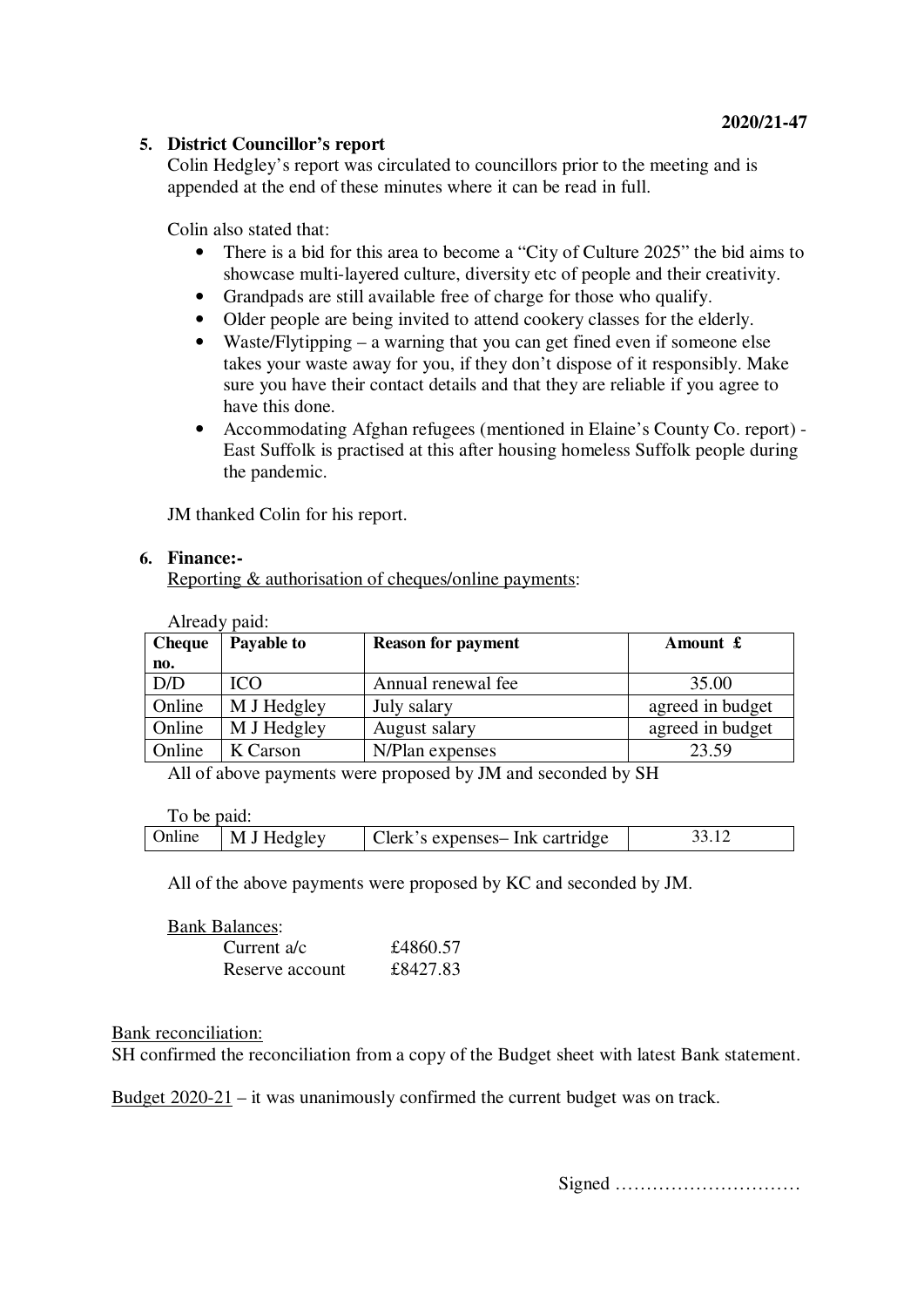### **7. Highways**

- Ongoing Maintenance of drain at entrance to Village Hall car park this has been covered in para 3, Action Points review, AP-147.
- Footpath issues this has been partly covered in para 3, Action Points review, AP135, AP162 & AP165. In addition, FP2 which leads to Tuddenham has a locked gate at the Brook Lane end, which cannot be accessed by a mobility scooter and this is causing some consternation. Chairman JM will liaise with the land owners for a solution.
- SIDs equipment the SID sign is now up and running in its new location outside the Village Hall. Playford has the equipment for all of September and it will be moved around the four available locations.
- Traffic issues on C324 Co. Cllr Elaine Bryce will be asked for an update on her contact with David Chenery re the traffic issues and any progress made. Owner of Playford Grange has agreed to trim back foliage which is obscuring the traffic warning sign where the "Single File Traffic" begins.

## **8. Neighbourhood Plan - update**

KC recapped on the situation and has sent a letter to the Fynn Lark News by way of an update to residents.

Funding from AECOM via Locality is agreed in principle but awaits the appointment of a new consultant. Ian Poole has been approached and will meet with KC next week for a discussion. AECOM will sort out the Design Code for free. The NP document as it stands will not be used in its present form but the information it contains will remain the same. JM will send a letter to Planning Direct requesting a refund for services not carried out as agreed.

### **9. Cleaning up the Bench on the Green**

A working party has been agreed and a date of Sat  $18<sup>th</sup>$  September has been set for tidying up the area around the Green and cleaning the bench.

### **10. ICO publications scheme**

JM has looked at this and we appear to be well within guidelines for reporting and displaying the correct information on the Village website. The situation should be reviewed annually.

# **11. Clothing Bank funds**

.

The present arrangement with the proceeds from the Clothing Bank is that 50% goes to the Salvation Army and 50% goes to EAAA. The clerk has been approached by EAAA who are intending to take over all the proceeds from the clothing bank in Playford and are appointing a new company to oversee this for them. A discussion ensued and the clerk will contact EAAA for more information regarding this decision and also to confirm that the Salvation Army is in agreement with their proposal.

Signed …………………………